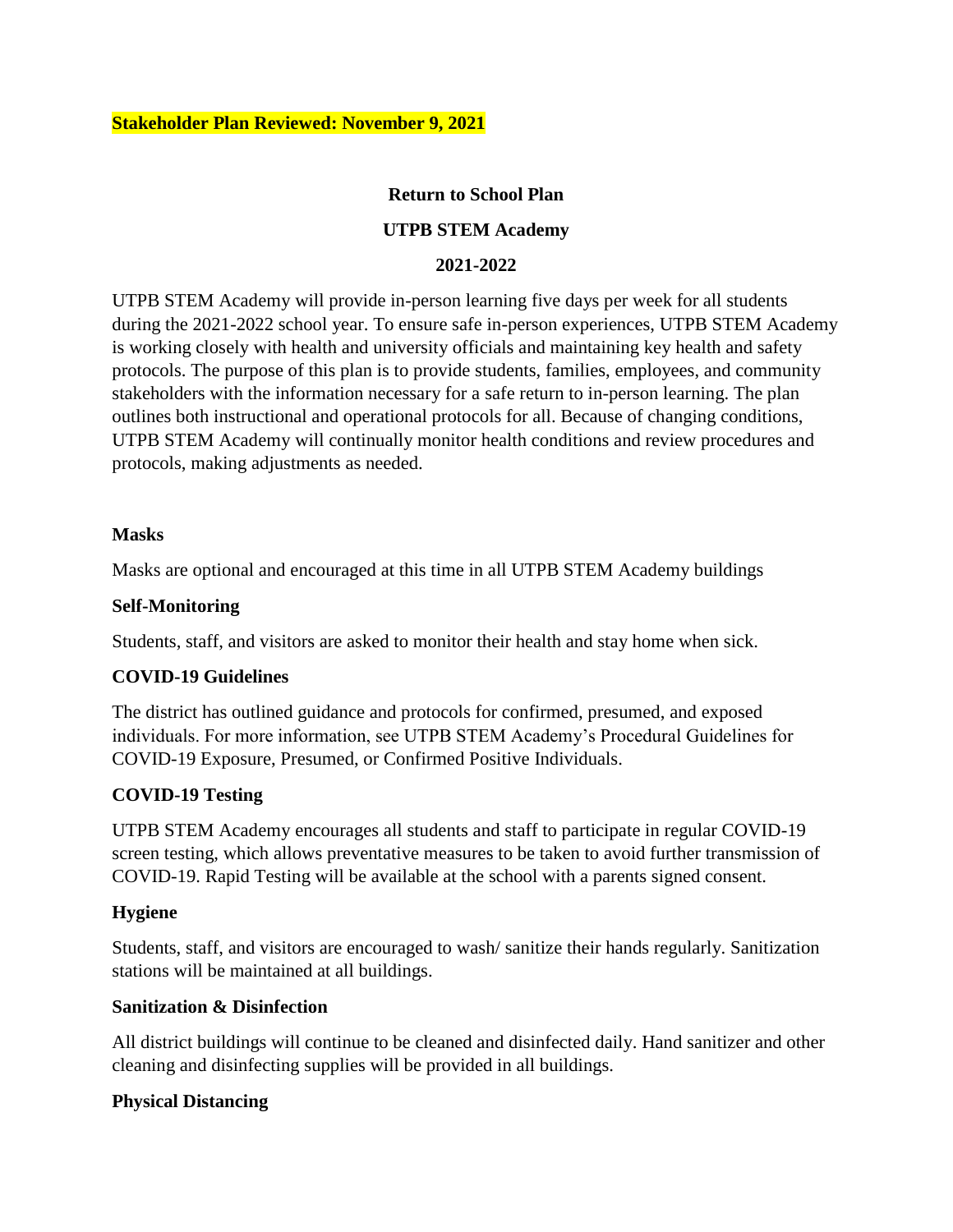While no longer required, physical distancing of at least three feet is encouraged indoors as space allows. Assigned seating will be required in classrooms.

# **UTPB STEM Academy Visitors**

UTPB STEM Academy will be limited to pre-scheduled visitors, including after-school program staff and parents and community volunteers who have appointments and have been preapproved. All visitors are required to screen themselves prior to entry and are encouraged to wear a mask.

# **Student Uniforms & Dress Code**

Student uniform policies will remain in effect for the 2021-2022 school year.

# **Attendance & Grades**

Perfect attendance will not be recognized this year as an award category, and there are no plans for grade exemptions. All grades will count toward a student passing a course/grade. For more information about grades, see the student handbook.

# **Extracurricular Activities**

Competitions and practices, as well as extracurricular activities and performances, will take place. Spectator capacity may be limited.

# **Field Trips**

All field trips will be determined 1 month prior to the field trip.

## **In-Person Gatherings**

In-person gatherings, meetings, and events are permitted at UTPB STEM Academy, masks and social distancing will be encouraged. Outdoor gathering are optimal.

## **Closure Plan**

We do not anticipate school closures. Should deteriorating COVID-19 conditions warrant the closure of a campus, classroom, or portion of a classroom, that determination will be made on a case-by-case basis by UTPB STEM Academy in consultation with the university and local health officials.

# **Temporary Online Learning**

Students who are unable to attend school because of a temporary medical condition are eligible for a maximum of 20 days of Temporary Online Learning during the 2021-2022 school year. To qualify, one of the following conditions must be met:

 Student's temporary medical condition is documented by a licensed U.S. physician. Documentation must include a physician's statement directing the student to remain at home or in a hospital.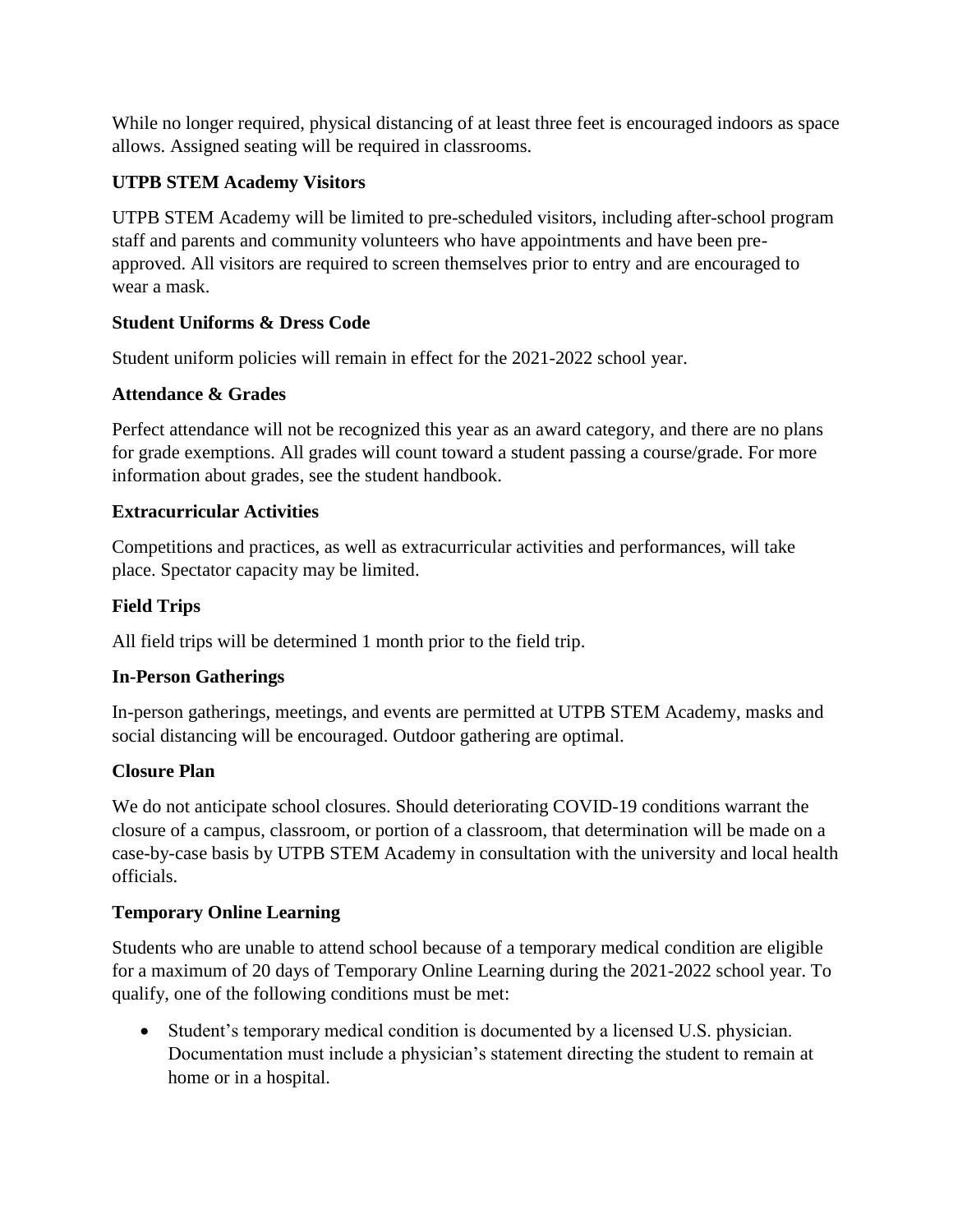- Student has a positive COVID-19 test result or is displaying symptoms of a recognized communicable disease.
- Student has been identified as having been in close contact with an individual with a confirmed or presumed positive case of COVID-19.

## **Instructional Delivery**

Temporary online learning will be delivered synchronously by a certified teacher for up to four hours per day. Students will be assigned a temporary teacher for online learning to help navigate through the assigned curriculum in the core classes.

## **Safe In-Person Learning and Working**

## **Masks**

Masks are optional in all UTPB STEM Academy buildings. Per Centers for Disease Control and Prevention recommendations for K-12 schools, masks are recommended indoors — regardless of vaccination status. Masks should cover both the nose and the mouth. Masks will be provided by the school if needed.

## **Self-Monitoring**

Students, parents, employees, and visitors are required to self-monitor and should not enter any district school, building or bus when sick or experiencing symptoms of a recognized communicable disease.

## **COVID-19 GUIDELINES**

## **STUDENTS**

If a student is showing COVID symptoms they will be sent to the Student Health Isolation Pod (SHIP). This is a designated area where students can isolate. Isolation must be separate from others. Students exhibiting symptoms of a recognized communicable disease must be placed in this isolation area, away from others, until picked up by a parent/guardian. The school nurse will initiate and complete the necessary documentation to determine next steps. If a student becomes infected with COVID-19, the parent must notify their campus, stay home and quarantine for 10 days from the onset of symptoms, and attend temporary online learning. Students will not be counted absent as long as they attend four hours of temporary online learning each day. If a presumed or confirmed COVID-19 case is detected in a classroom, impacted students will be identified through the contact tracing process. Parents/caregivers of impacted students will be notified and provided with next steps related to quarantine and any other measures that should be taken. If quarantine is required, the student must stay home.

**STAFF**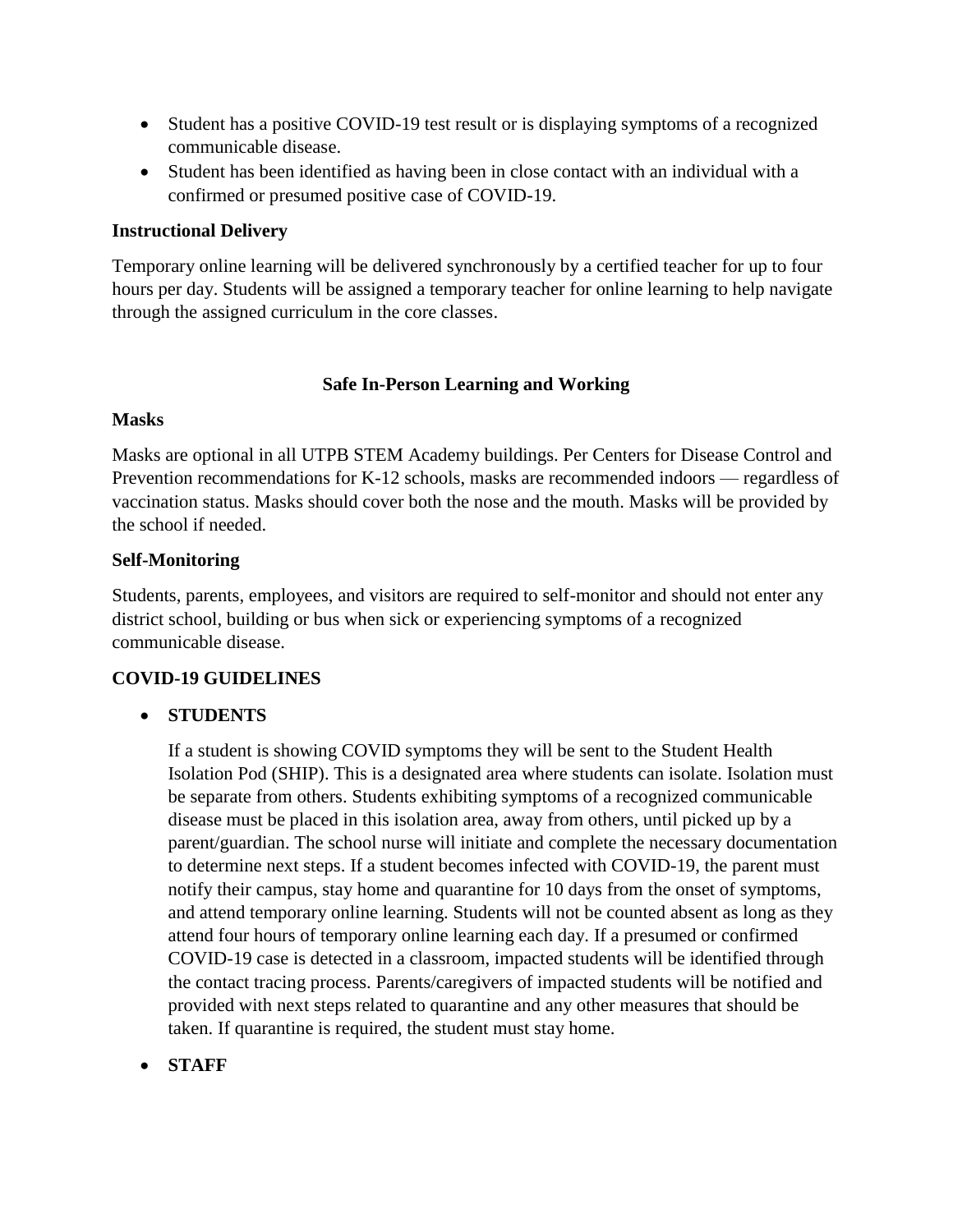All staff and faculty will be required to required to quarantine if any of these conditions are met:

- Lab-confirmed COVID-19 case
- Exhibiting symptoms of a recognized communicable disease
- Exposed to either a confirmed or presumed positive COVID-19 case, this may change if the exposed individual is vaccinated.

**\*** UTPB STEM will follow the most updated CDC guidelines in regards to quarantining.

If staff are at work when meeting any of the above three conditions, they must leave immediately. Otherwise, they are instructed to remain at home and notify their immediate supervisor. In the interest of all UTPB STEM Academy stakeholders, staff meeting any of the three conditions are strongly encouraged to seek medical attention and get tested for COVID-19. Additionally, staff may get tested or vaccinated during work hours without using personal time with approval from their supervisor.

## **Learning Loss**

UTPB STEM Academy is focused this year on making sure all students impacted by the pandemic are back on track academically, socially, and behaviorally. To do this, UTPB STEM Academy is utilizing over \$700,000 in Elementary and Secondary School Emergency Relief federal grants provided through the American Rescue Plan Act to address pandemic-related learning loss.

The grant funds will focus on 5 key areas:

- Supports for reading and math, as well as college, career and military readiness
- Tutoring and interventions
- Social and Emotional Learning
- Technology and digital resources
- Human capital and compensation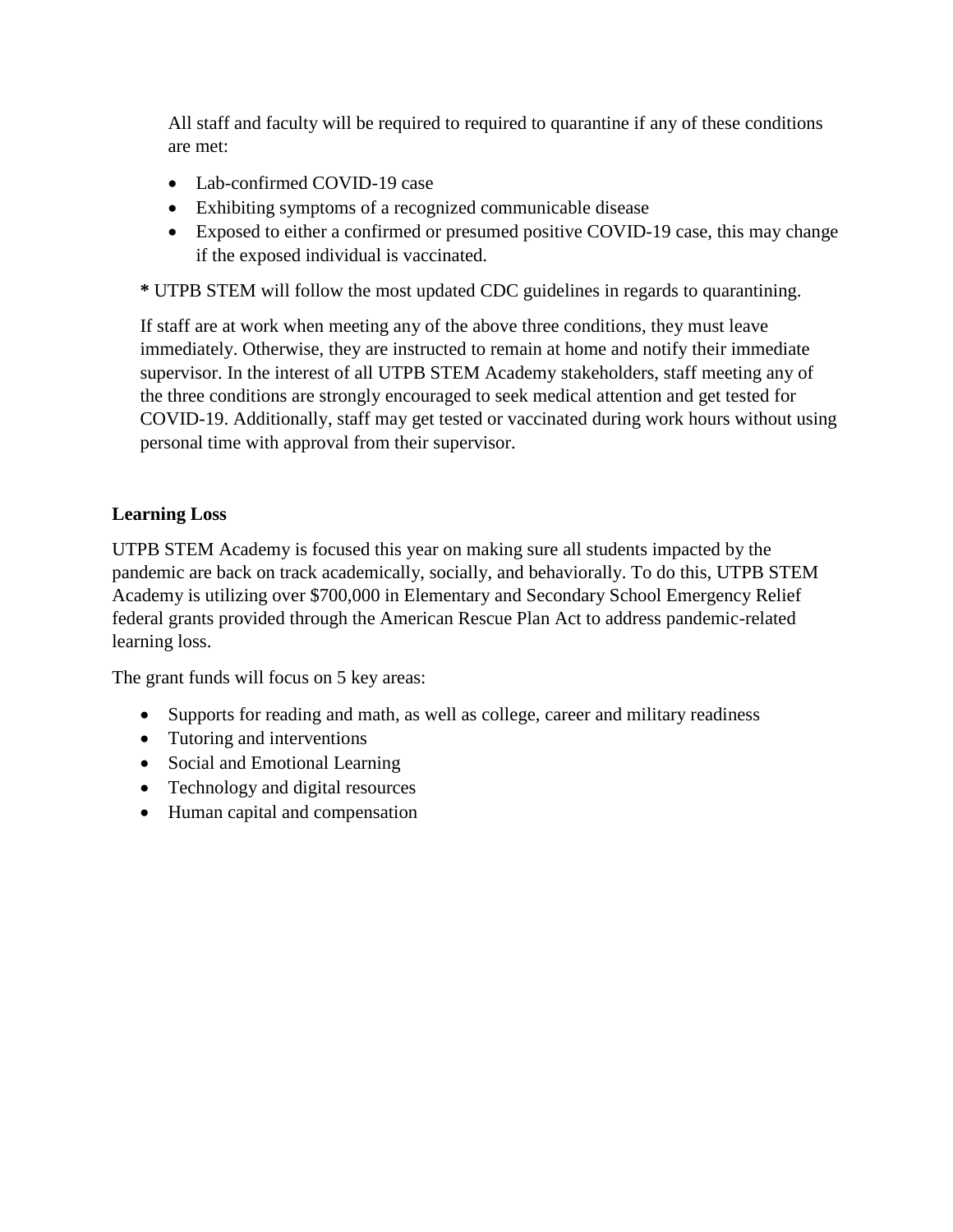### **Frequently Asked Questions**

#### **What does it mean to be exposed?**

Being exposed means that someone has been in close contact with someone who has tested positive for COVID-19. Close contact is defined as someone who was within 6 feet of an infected person for a cumulative total of 15 minutes or more over a 24-hour period starting from 2 days before illness onset (or asymptomatic patients, 2 days prior to patient being tested) until the time the patient is isolated.

#### **What does it mean to quarantine?**

Those who have been in close contact with someone positive for COVID-19 should remain at home away from others for a period of 10 days from last date of exposure. During this 10-day period the exposed should be monitored for COVID like symptoms. If COVID like symptoms develop, please contact your school nurse and primary health doctor for further guidance.

#### **What is the last date of exposure?**

This is the last date that your student was in close contact with the person who has tested positive for COVID-19.

#### **What is the tentative return date?**

This is the date that your student can return to campus after completing their 10-day quarantine period and if he/she has remained symptom free for the full 10 days. If your student develops COVID like symptoms during the 10-day period, or if your student is exposed to someone else in the household that tests positive for COVID-19, his/her return date will change so contact your school nurse for further guidance.

#### **Should I have my student tested for COVID-19?**

It is not recommended that your child be tested if your child remains symptom free during the 10-day quarantine period. However, if you would like to have your student return before the 10 day quarantine period then you have the option to have your child tested no sooner than 5 days after the last date of exposure. You are not required to have your student tested to return to school if your child completes their 10-day quarantine period. If you wish to have your child tested for an earlier return then you will need to obtain a PCR test, NOT the rapid test. If your child has a negative PCR test and is not experiencing any symptoms then he/she may return to school on day 8 after exposure. This protocol only applies if your student does not have any COVID like symptoms. Please keep in mind that your child may develop symptoms of COVID-19 any time during the 14 days after the date of exposure even if your child has had a negative test result. Therefore, it is highly recommended by the Health Department and CDC that your student complete their 10-day quarantine period. If your child develops COVID like symptoms, even after a negative test result, please keep your child at home and contact your school nurse for further guidance.

#### **What are the symptoms of COVID-19?**